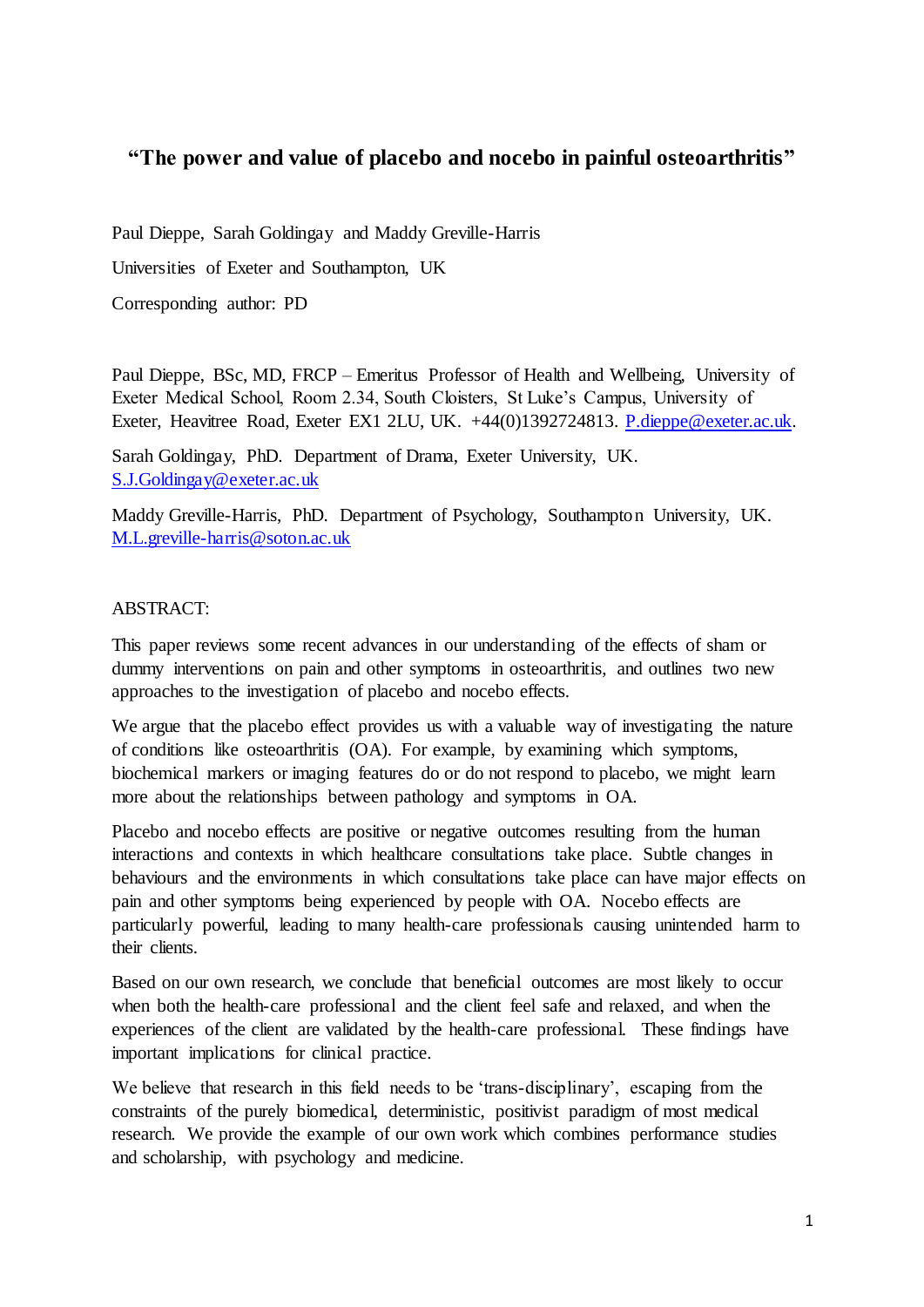# **The power and value of placebo and nocebo in painful osteoarthritis**

## **Introduction:**

The placebo response is generally described as the improvement in health status that occurs with the administration of a sham intervention [1,2]. Following the uptake of the randomised controlled trial (RCT) as the central method for assessing the efficacy of interventions, it became commonplace to contrast the effect of a therapy that was targeting a particular problem (such as pain) with a sham therapy, as identical as possible to the 'real' one. This resulted in the trials-based definition of the placebo response. But, as pointed out recently, the idea that placebo is about a sham treatment is misleading and unhelpful [2].

Some authors have questioned whether the placebo effect exists, as improvement with no active intervention could occur for other reasons, such as regression to the mean [3, 4]. Yet we believe that phenomena termed 'placebo' offer a rich source of data, and suggest that better understanding, and clearer delineation of terms, could enable their beneficial use. As suggested by Kirsch [5], we separate placebo *responses* from placebo *effects*. As shown in Figure 1, the placebo response is the change seen in response to a sham intervention, whereas the placebo effect is the difference in response between *doing* nothing (a no-treatment control group), and *giving* 'nothing' (giving a sham treatment that should do nothing).

In this article, we concentrate on the placebo effect rather than response. We focus on changes in health status occurring after a health-care consultation involving no administration of a specific drug or other medical intervention. We are not concerned with trials, rather our interest is in the contextual factors [6, 7] that can allow people to improve as a result of an encounter with a health-care professional (HCP) even if no specific therapy is used.

This article is based on extensive primary and secondary research by a multi-disciplinary team that includes a doctor with an interest in OA (PD) a humanities scholar (SG) and a psychologist (M G-H), who have been working together on this topic for the last 5 years. It is split into two parts; first we review some of what is known about the importance of placebo and nocebo effects and their mode of action, with an emphasis on pain in OA, secondly we describe the different research approaches that we are using to investigate the topic further, which emphasise client-practitioner interactions.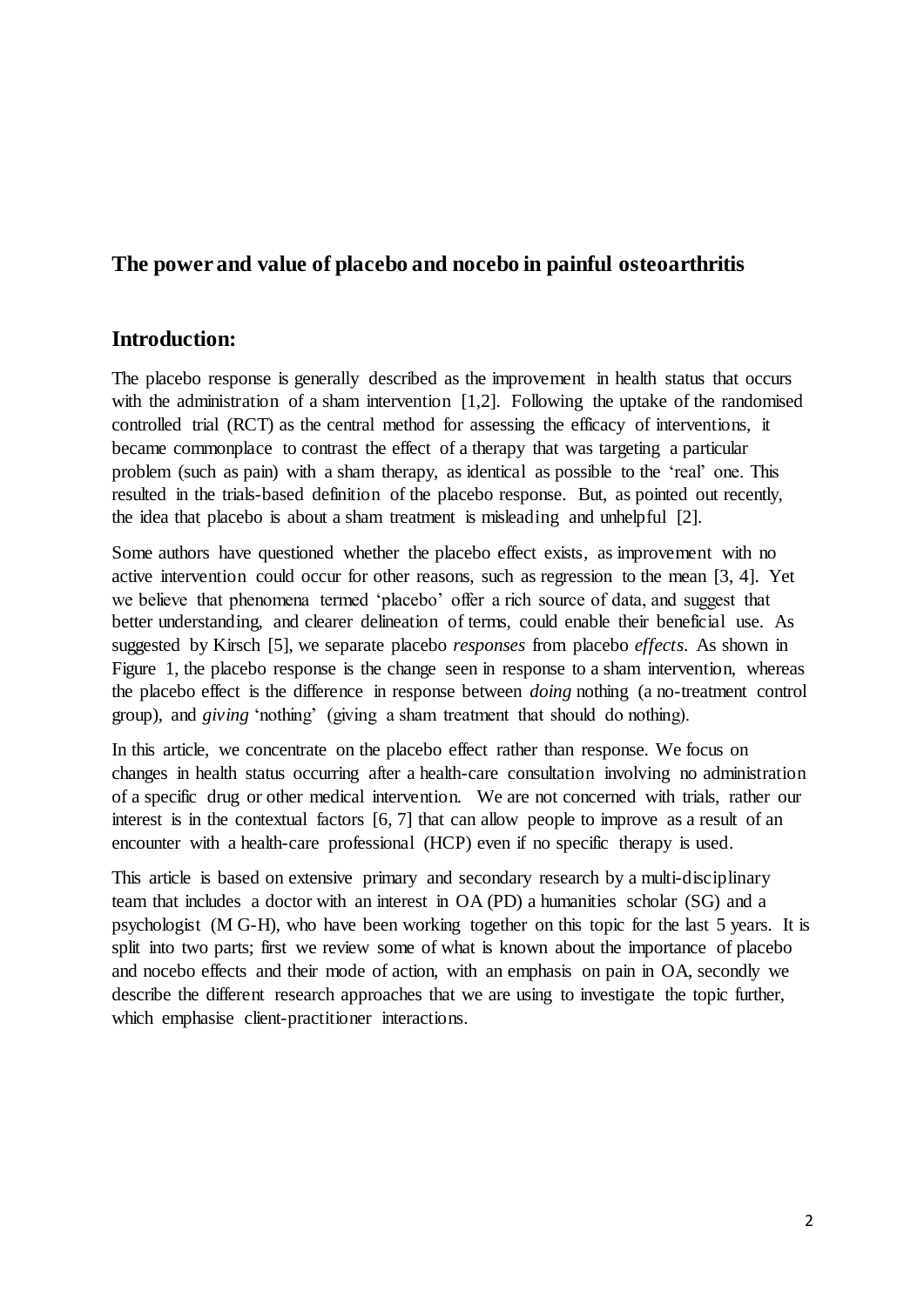## **PART 1: Placebo and Nocebo Effects**

The placebo effect appears to be particularly important in the relief of symptoms such as pain and depression [1, 2, 8, 9]. But sham interventions and encounters with HCPs can do harm as well as good, a phenomenon called the nocebo effect [10]. Nocebo reactions have been noted to worsen both pain and anxiety [11, 12]. Pain, anxiety and depression are amongst the most important symptoms occurring in people with osteoarthritis (OA) [13]; this article will concentrate on pain, the dominant symptom for most people, but almost everything we say about pain and placebo/nocebo could also apply to anxiety and/or depression, and to other common symptoms and chronic disorders.

#### **The efficacy and effectiveness of placebo on pain in OA**

The efficacy of an intervention describes the changes that occur when the treatment is used in the artificial test conditions of a RCT. Effectiveness refers to the changes that occur when that treatment is used in routine clinical care [14]. Efficacy demonstrated in a trial may not translate into effectiveness because of the influence of numerous context-related effects. Efficacy is often calculated and presented as the effect size of an intervention, which is the difference between the standardised mean effects of the intervention compared to that of no intervention.

It has been possible to calculate the effect size of placebos in OA trials, because an examination of the literature uncovered enough RCTs that included a no-treatment control group to allow a valid statistical comparison of the effects of dummy treatments to no treatments. Zhang et al [15] found that the effect size of placebo for pain in OA was 0.51 (95% confidence intervals  $0.46-0.55$ ) in comparison with  $0.03$  ( $+/- -0.13 - 0.18$ ) for untreated control groups. An effect size of 0.5, or thereabouts, is of considerable clinical value, and comparable to that of many of our commonly used interventions [16]. The same group published a further analysis, in which they used random-effects modelling to calculate the amount of pain relief that could be attributed to placebo (contextual) effects, and how much to the treatment being tested for its effects on pain in OA [17]. They report that on average 75% of the overall treatment effect is due to the contextual factors rather than the specific intervention. Another recent review used a network meta-analysis technique to synthesise data from 149 RCTs of adults with knee OA in which placebos were used [18]. The findings confirmed the power of placebo in OA, and also showed clearly, as reported in the aforementioned papers, that 'all placebos are not equal': intra-articular and topical sham therapies were superior to oral treatments in pain control. Sham surgical interventions can also result in a great deal of pain relief [19]. This work suggests that we need to take more account of contextual factors when trying to interpret clinical trials in OA.

The effectiveness of placebo in OA is unknown, as no large-scale pragmatic trials of sham treatment, or of a purely context-based intervention, compared with no treatment control groups have been undertaken. However, it seems likely that the effectiveness of placebo for pain relief in OA can be considerably larger than its efficacy. The artificial conditions of a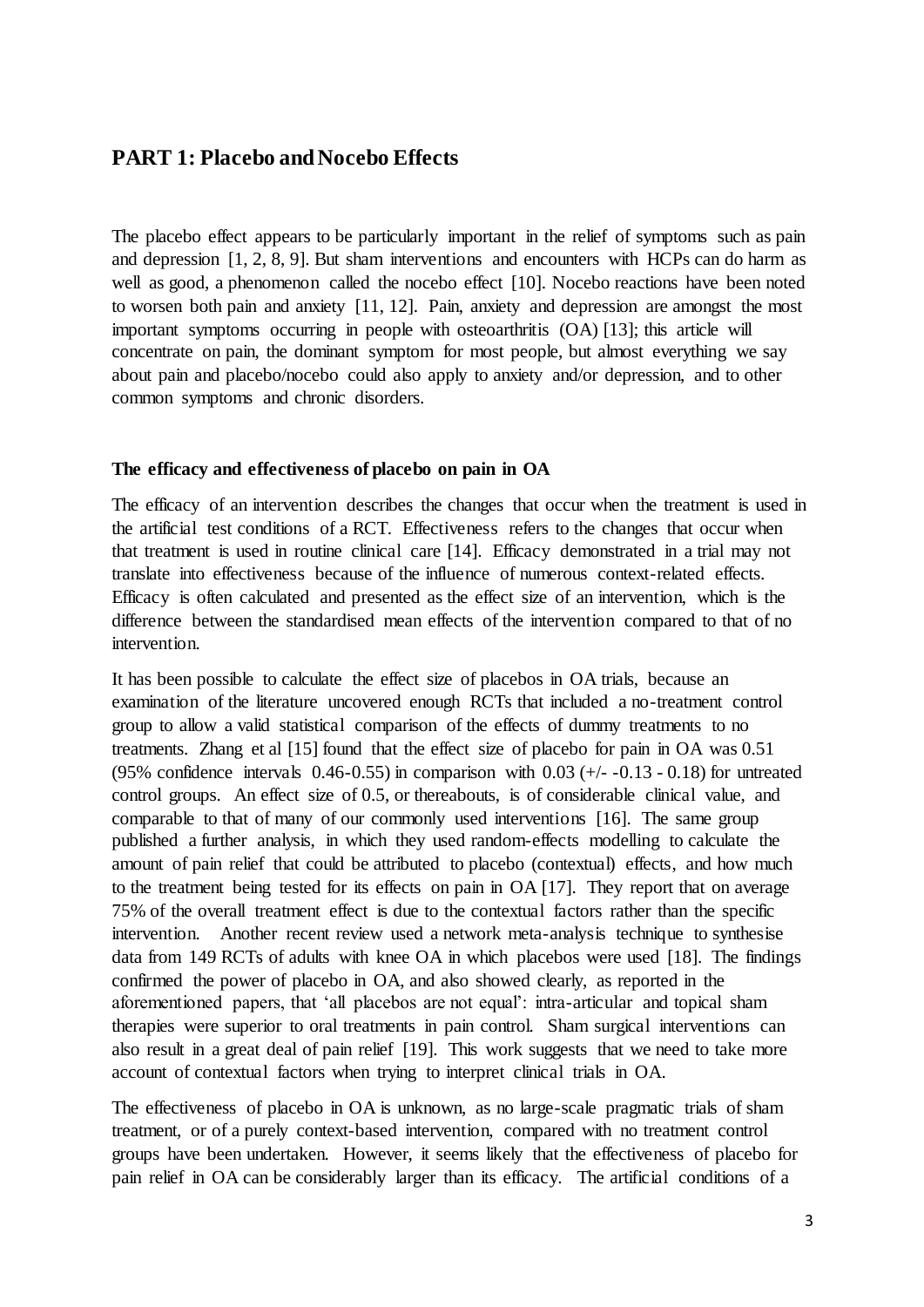trial constrain the extent to which context effects and the behaviours of clinicians, thought to be crucial to the placebo effect [2,6,7], can be used to enhance the value of an intervention. Conversely, an appropriate consultation, within a safe environment, as explained below, could greatly enhance the effects of an intervention.

Recent trials indicate that consultation style can enhance the size of a placebo response in OA and other chronic disorders. In one study comparing Traditional Chinese Acupuncture (TCA) to sham acupuncture in patients with OA of the knee, no difference between the TCA and sham acupuncture was found, but the consultation style used by the acupuncturists made a big difference to outcomes [20]. A secondary analysis of the data suggested that the communication of optimism about likely outcomes led to a greater degree of pain relief [21]. A similar study has been undertaken in irritable bowel syndrome [22], and secondary analysis of the data from that study indicates not only that communication styles matter, but suggests that some practitioners obtain good outcomes, whether they are trying to communicate in a positive way or not, whilst others consistently achieve less placebo-related relief of symptoms [23]. This is in keeping with a large body of research in psychotherapy that indicates that different practitioners have widely varying abilities to help people improve their mental health [24,25].

#### **Nocebo effects and pain**

Nocebo effects, or 'negative non-specific effects', have been observed in many different contexts [26]. For example: health-care interventions can sometimes result in idiosyncratic, unexpected adverse effects in individual patients [27]; sham pills used as 'controls' in RCTs often cause adverse side-effects [28]; and population-based interventions, such as the introduction of mobile phones or wind farms, can result in widespread, unexplained illness [29,30]. These are examples of what have been called 'adverse outcomes resulting from negative expectations' [31] because most investigators have assumed that expectations are responsible for the effects observed. However, Greville-Harris and Dieppe have recently argued for the need to look more widely for explanations of negative outcomes, which can arise from several different contextual, environmental and interactional factors [10].

It is difficult to undertake nocebo experiments, because, by definition, one is trying to make people feel worse, not better. However, some elegant pain experiments have been carried out in the laboratory of Fabrizio Benedetti and colleagues [11,12,32]. They demonstrate that negative expectations can make pain more severe, and that anxiety makes a nocebo pain response more likely [12]. Although the majority of data available about pain and nocebo effects refers to acute rather than chronic pain, we have no reason to believe that nocebo effects cannot make OA pain worse; indeed, as outlined below, we believe it highly likely that this is a common, important phenomenon in routine health-care.

#### **Placebo research and the mechanisms responsible for placebo and nocebo effects**

Research has been dominated by two disciplines – psychology and neurophysiology – both have concentrated on the brain of the patient, and worked more on placebo than nocebo.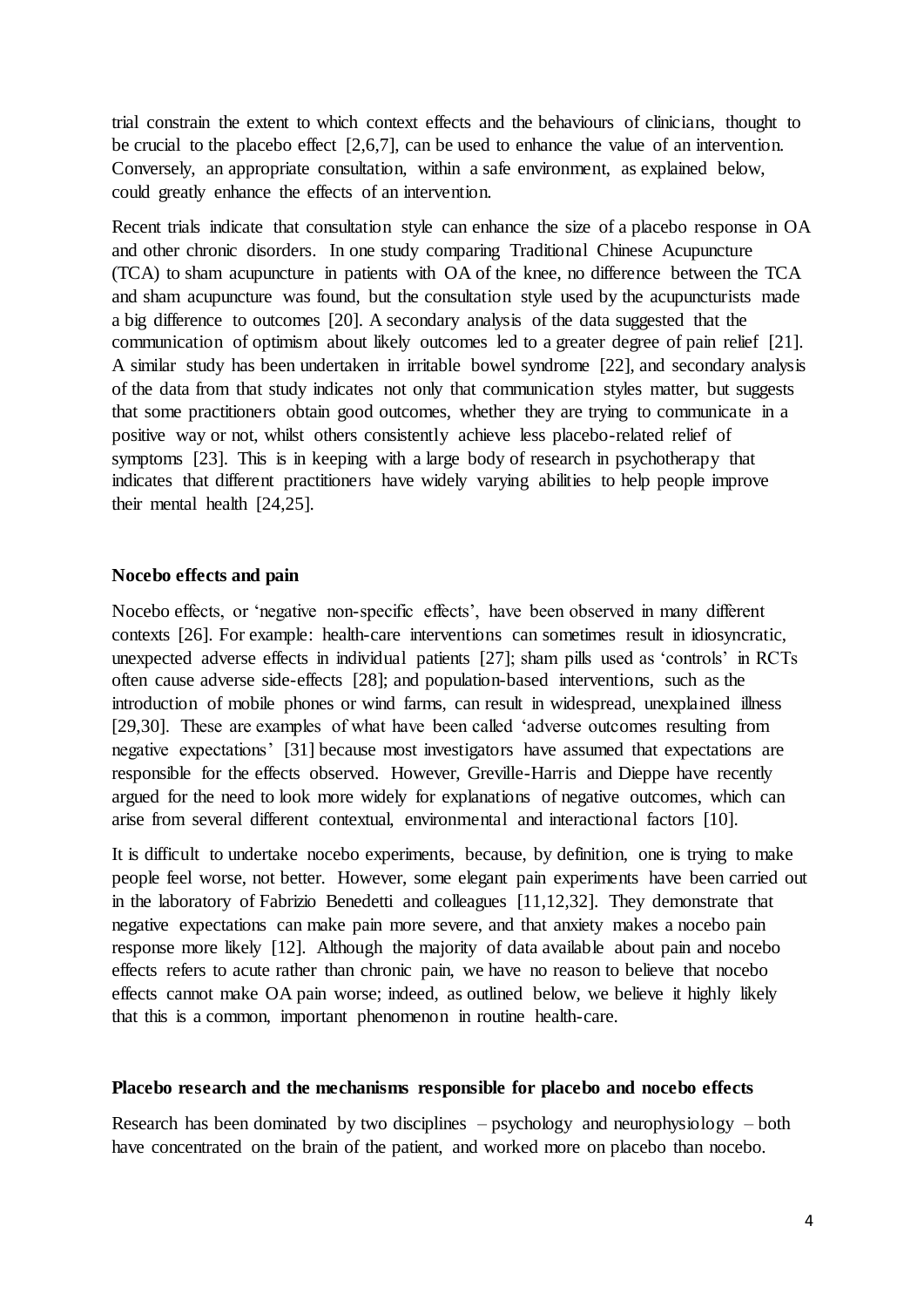Psychologists pursue two main theories – conditioning and expectation  $[1,32]$  – and there is good evidence to support them both. For example, experiments with cyclosporine A show that immunosuppression can be conditioned in both animals and humans [33, 34]. There are also numerous examples of experimental or observational work which indicates that positive and negative expectations can have a large influence on outcomes after the use of an intervention [1,32]. Psychologists have also investigated the influence of the patient's personality on their response to placebo [35].

Neurophysiology and functional neuro-imaging show what happens in the brain when a placebo response is activated [36,37,38]. For example, work on Parkinson's disease has proved instructive, as placebos can result in huge improvements in patient function, associated with demonstrable changes in brain images, mediated by changes in dopamine release [40]. In the field of pain, it has been shown that placebo pain relief is blocked by naloxone, suggesting that it is mediated by endorphin release, and that reduced cholecystokinin release is important, in addition to activation of reward centres through dopamine release [11,32,39,40,41]. The activation of descending inhibitory pain pathways appears to occur, and it has been suggested that the functional network architecture of the brain [42], as well as genetics [43] can predict placebo responsiveness.

Moerman has tried to rename the placebo response the 'meaning response' as his work suggests that the key mediator of the effects is the meaning of the whole intervention to the individual [44,45]. Recently, LeBlanc has tried to marry together the different psychological and physiological theories (expectation, conditioning and meaning) through his 'full correspondence theory' which points out that our memories result in certain environmental cues activating emotional responses that translate into physiological changes in the body [46]. Another interesting strand of research concerns the alignment of beliefs and rituals between the HCP and their client; this work indicates that a shared belief and involvement in a given ritual or mechanistic belief will enhance a placebo response [47].

Neurobiological mechanisms within patients' brains, thought to be important in placebo, were reviewed in this journal recently [48] and have been extensively reviewed by other authors [1,32]. But we believe that these avenues of research – which concentrate on the patient alone – do not address the most important mediators of placebo and nocebo effects. The practitioner-patient interaction is the focal point of all medical transactions. In our view, the behaviours of the practitioner, and the nature and quality of the transactions that occur between HCP and client, as well as the environment in which these transactions take place, are the keys to placebo/nocebo induction.

#### **Transactions between health-care professionals and their clients**

Health-care revolves around the interaction between a health-care professional (HCP) and client. This is a particular form of human interaction played out within certain unwritten rules: the person in the role of HCP usually has the dominant power; they are seen as the person with superior knowledge and the ability to deal with health problems, while the 'patient' is expected to play the role of a supplicant, sick person. Certain rituals are expected to take place, such as taking the history, and the physical examination. Numerous symbols of medical power, such as the stethoscope, are generally on display, and the HCP may be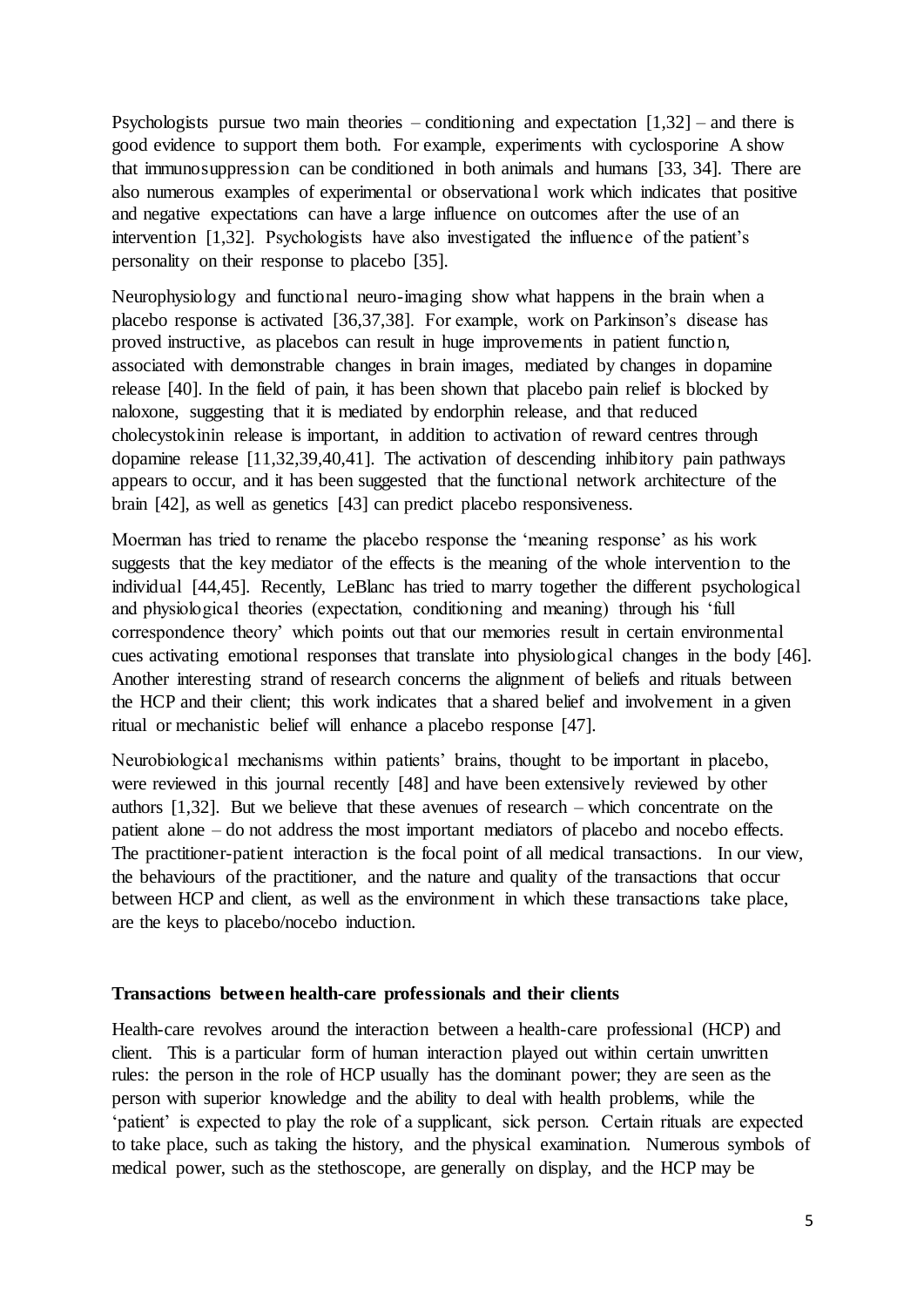wearing a distinctive uniform. It is usual for the patient to be anxious when ushered into the room in which these rituals take place, and little attention is paid to the ways in which the environment (the colours, decorations, smell, and 'feel' of the consulting room, for example) might affect the transaction.

Some placebo research has concentrated on the HCP rather than the patient alone (the work on consultation style quoted above, for example), and on concepts surrounding their interaction. Carl Rogers' theory about the importance of clinical behaviours has been particularly influential in psychiatry [49,50]. Rogers suggested that if a clinician was to be an effective 'healer' (which we interpret as meaning someone who induces a good placebo effect) they must be genuine (expressing their true feelings), display positive regard (caring for and valuing the client), be empathic (communicate understanding) and show unconditional regard (a positive attitude should be maintained whatever the client says or does). Another HCP-related factor that has been stressed in the healing literature is that of 'presence' (being there for another person). A framework of four levels of therapeutic presence has been described (presence, partial presence, full presence, and transcendental presence) [51,52]. Empathy - has been introduced into training in some medical schools, however, in this context the human interaction of the consultation is often reduced to a script. As a result, the words spoken are no longer 'genuine' because they are not the clinician's own and do not arise from the current consultation. We argue this process of decontextualisation reduces effectiveness [53].

We tend to ignore the time element: for example, we are usually concerned with a single moment or mode of HCP/patient interaction but the effectiveness of a treatment is shaped by other contexts such as the patients' home or work. A typical prescription of a drug is not just about a pharmaceutical, but about a ritual that the patient enacts three times daily until the course of drugs is complete. The patient's interaction with the context for the treatment is characterised by a process of interpretation: a process by which they make their experiences meaningful. As both time and context shift, so does the patient's response.

### **What can change as a result of placebo or nocebo effects in OA, and how might we use placebo experiments to aid our understanding of the condition?**

As outlined above, we know that placebo and nocebo effects in OA can change pain, stiffness, anxiety and depression. We also know that giving sham interventions can alter immune function and autonomic nervous system activity, but what about other changes that might occur, in health-related behaviours for example? Changes in activity or medication use resulting from a client-practitioner interaction could be of great long-term significance to symptoms, long term outcomes and general health. Table 1 summarises what we regard as the likely and unlikely changes that occur in people with OA.

### *TABLE: What might change in people with OA as a result of placebo/nocebo effects:*

LIKELY

• Symptom perception, such as an increase or decrease in pain severity, or altered mood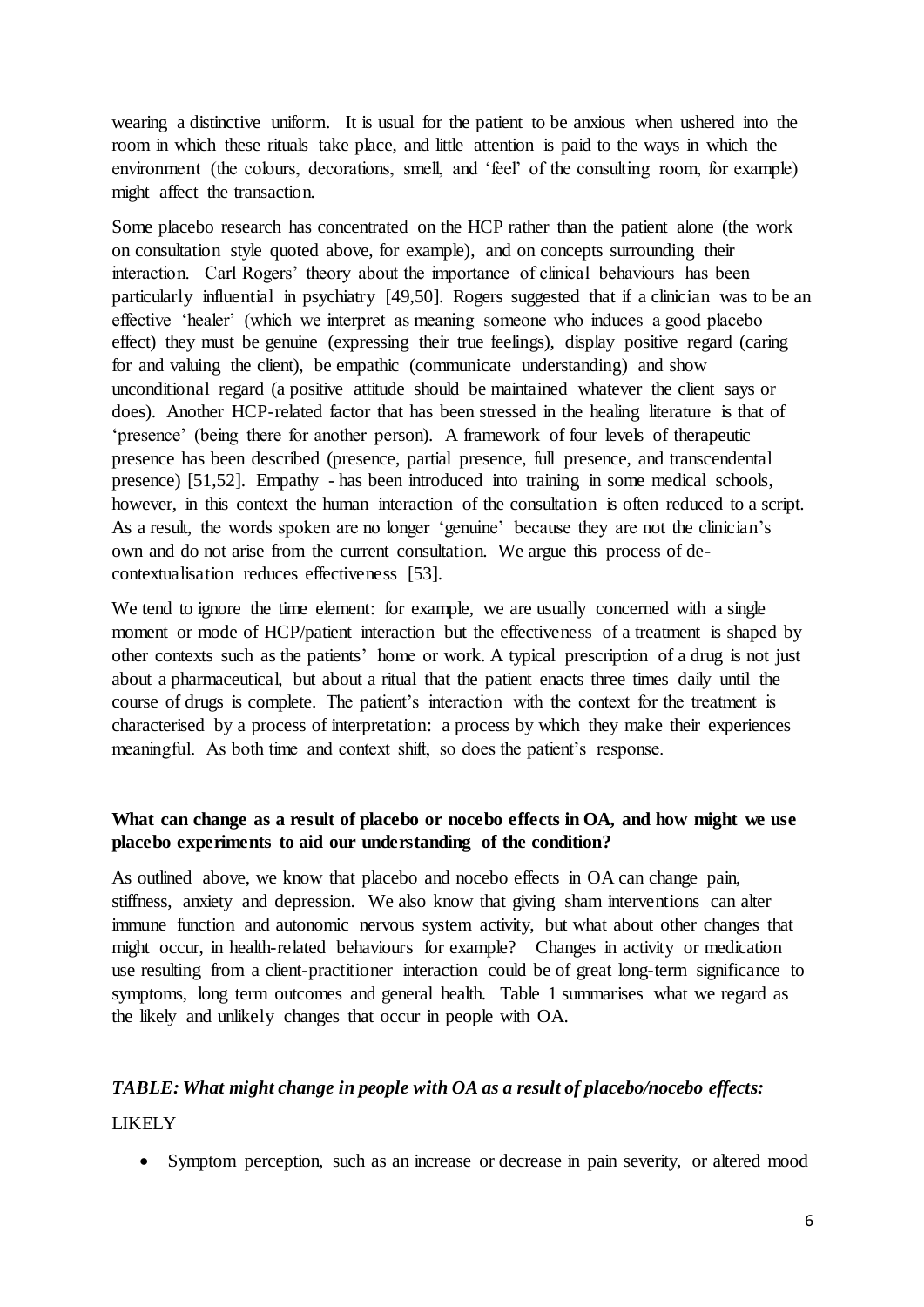- Physiology, such as alterations in autonomic nervous system activity
- Changes in health-related behaviours, such as improved self-management

#### LESS LIKELY

• Changes in pathophysiology, such as altered amounts of inflammation in the joints

#### UNLIKELY

• Changes in joint structure

We believe that this should be investigated, and that we can use sham interventions to help us understand diseases better – in other words *we recommend the use of placebo as an investigative tool in OA research*.

Recently 'open' placebo studies, in which the recipient is told that the tablets they are being given have no active ingredient that should make any difference, have been successfully carried out [54], and the participants' symptoms have improved, indicating that we could give people with OA a placebo without deception, and study their responses (both positive and negative) using a variety of clinical, biochemical and imaging outcome measures, in order to help us understand the disease, as well as the illness.

The relationship between pathological changes, biomarkers, and symptoms in OA is unclear [55]. For example: why is one damaged joint painful and another not, and why is the symptom experience so variable? By carefully examining which symptoms improve (or get worse) in response to placebo and which do not, which biomarkers change, and what structural change we might observe, we could answer such questions in a totally safe, ethical manner, and we could explore the extent to which other outcomes, such as health behaviours, are affected.

### **PART 2. A DIFFERENT APPROACHES TO THE 'PLACEBO PROBLEM'**

### **Methodology:**

Methodological problems abound. One is the paucity of theoretical frameworks applied. The main theories used have been patient conditioning and expectation, each of which centres on the response of the 'receiver' of the intervention. We believe that the 'giver' and the interactions between the giver (HCP) and receiver (patient or client) are more important. A number of theories of human interactions are available, and we have tested one of them (validation/invalidation), as outlined below.

The experimental approaches used are also problematic. Most data on placebo and nocebo effects comes from experiments (including trials) in which sham interventions are used, but fully informed consent is generally required, which alters expectations, and expectation is thought to be one of the main factors mediating these responses. It has been argued that consent can induce a nocebo effect in some people [56]. Trials and experiments take place in artificial contexts and involve patient-practitioner interactions that may affect outcomes, and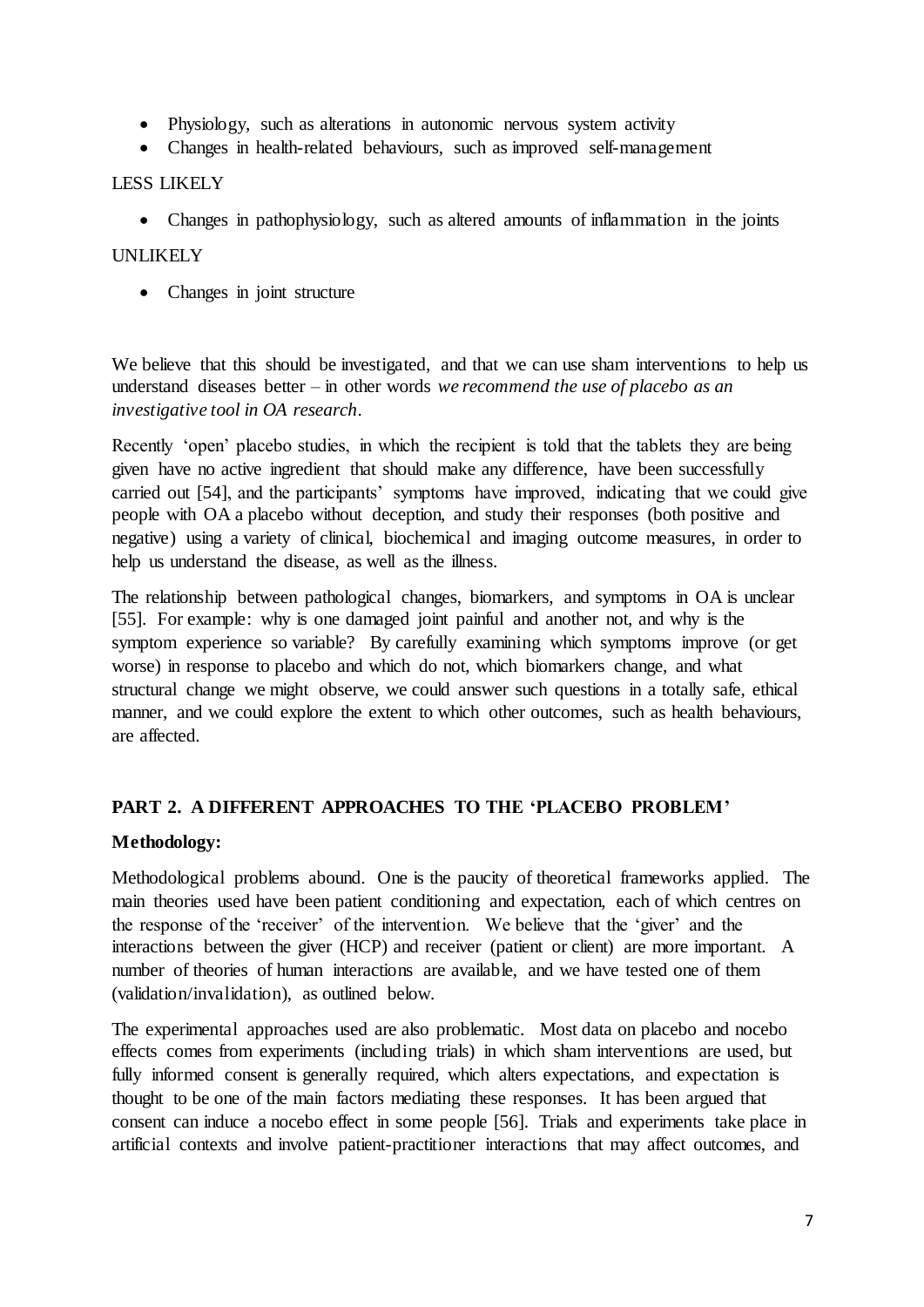are predicated on a linear cause and effect, biomedical model, that does not take account of complexity [57].

Many of these problems are, of course, recognised, and there are many different designs available that get round some of them [57,58,59]. For example, the modified Zelen design may avoid the need for consent [60], and a wait-list design can reduce the need for patientprovider interactions in a control group [61]. Novel trial designs are one approach, but we believe that more radical solutions are needed, with the use of multi-disciplinary approaches, moving away for the reductionist scientific paradigm, and linear causal pathways, to a whole systems approach, concentrating on the contexts in which health care is delivered.

In the remainder of this article we summarise two approaches that we are taking, which put the emphasis on practitioner-client interactions.

#### **The importance of validation and social safety**

We have investigated the importance of one communication theory [62] and one neurophysiological theory concerned with social interaction and safety [63-66] in relation to placebo and nocebo [67].

We used Linehan's therapeutic construct of validation/invalidation to try to understand the role of 'feeling heard and understood' to placebo/nocebo effects [62]. Validation is a communication strategy used to convey acceptance and understanding to another person about their thoughts, feelings desires or behaviours [68]. Invalidation is the opposite, i.e. communicating non-acceptance or a lack of understanding to another. Fruzzetti [69] developed a comprehensive framework for delivering and measuring validating and invalidating behaviours during person-to-person interactions; validating feedback includes active listening, clarifying what the other person has said, or normalising their behaviours. Invalidating feedback includes actions such as ignoring or dismissing another person, pathologizing their behaviours or insisting on what they should think, feel or do.

Building on Shenk and Fruzzetti's experimental work [70], we randomly assigned healthy participants to receive validating (understanding), invalidating (non-understanding) or no feedback after they completed a series of stressful maths tasks. Invalidated participants reported significantly higher levels of negative mood, lower levels of perceived safety, were less likely to agree to take part in the study again, and showed higher levels of physiological arousal (indexed by increased heart rate and shorter pre-ejection period) than participants in the other two groups [26, 67]. This suggests the potentially detrimental and powerful effects of non-understanding (invalidating) communication.

We believe that an important mediator of these powerful negative effects is how safe we feel in our social environment. According to Porges' evolutionary-based polyvagal theory [63-66] when we perceive our environment as safe we engage the 'smart' vagus (the myelinated pathways of the vagal nerve). This 'smart' vagal pathway slows our heart rate and decreases autonomic arousal levels, by facilitating a calm visceral state. Because of the connection (via the vagus) between the heart and the striated muscles of the head and face, the 'smart' vagus also allows us to engage with our social world; to listen and express more effectively. In contrast, when we perceive the environment as threatening, the 'smart' vagus is down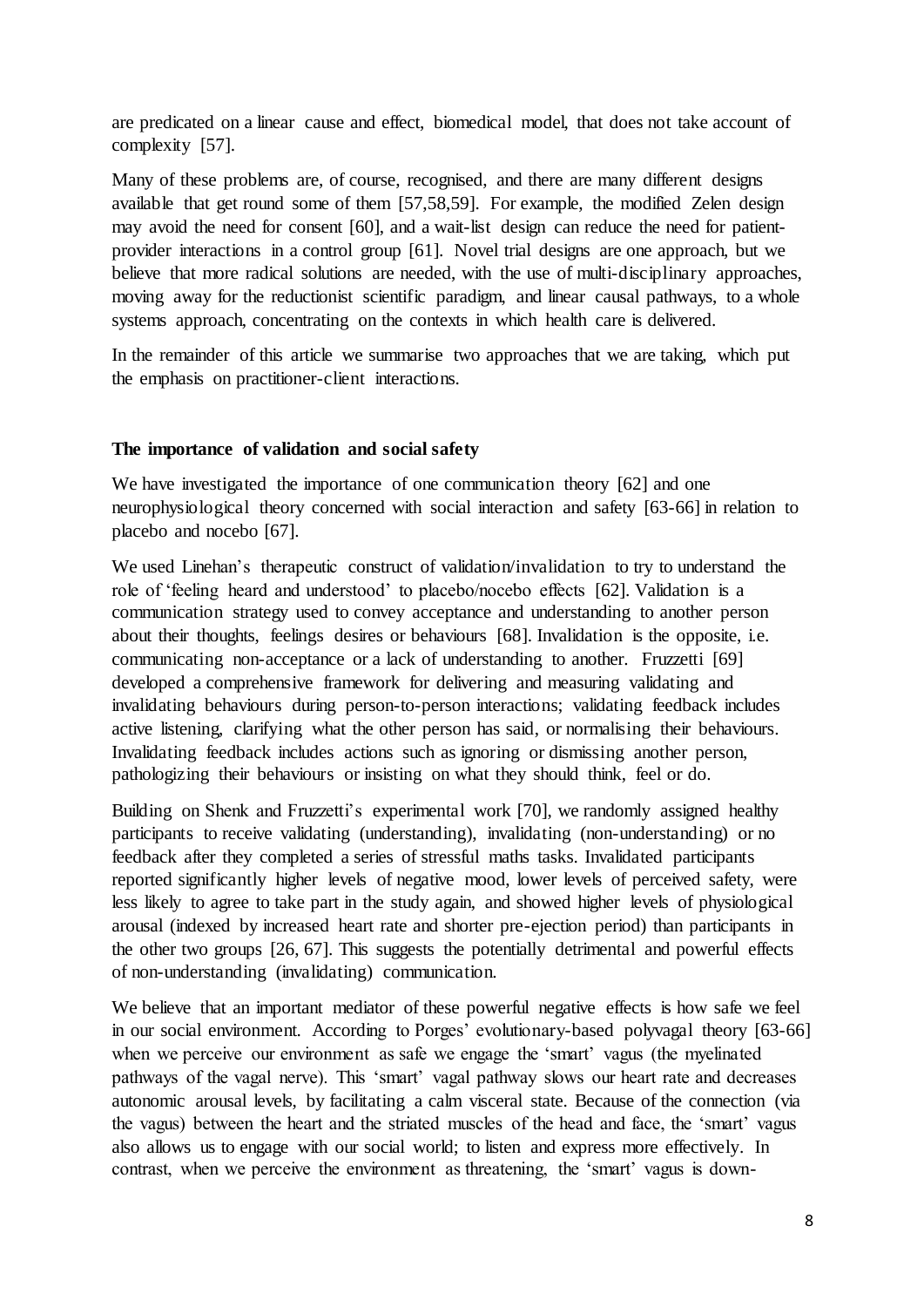regulated and instead we engage our sympathetic nervous system. This increases our heart rate, down-regulates the striated muscles of the face and head, and results in a hampered ability to engage socially.

Our experimental and qualitative research [10,67,71] suggests that it is important that the patient feels listened to, understood and safe in their environment. If the client feels invalidated, and perceives the environment as threatening, this may have detrimental effects.

### **A 'trans-disciplinary, whole-systems approach to investigating practitioner-client interactions**

We believe that we need to move from a reductionist to a systemic view in two ways; first, to recognise that context effects are interdependent and therefore to reduce the consultation to isolated elements removed from time and context, is unhelpful. Second, that practice-led research outside the fields of medicine and psychology (drama, performance and religious studies, for example) have methods of research and analysis which, although unfamiliar to medicine, offer rich potential to help us understand what is effective, and generalizable, and what can only be understood in an individual encounter.

We see the clinical encounter as a ritualistic performance. Our collaboration draws on the discipline of Performance Studies which is concerned with how material culture and the stories we tell ourselves about our lives, shape our embodied experiences, and determines how we each interpret encounters (that appear the same) very differently. For example, a play like *Hamlet* is repeatedly performed using the same script, but no two performances are ever the same, even if done by the same company on the same day. The performance blueprint – the script – remains the same, as do the settings and the costume, but its subtle interpretation is a matter of individual and collective interaction and experience. And while different consultations may appear very similar, conducted on the same day, in the same room, by the same HCP, the interaction of ritualised performance produces different experiences and outcomes.

Shakespeare said, 'All the world's a stage'. People who make theatre analyse the performance of everyday life in order to reproduce it and make it effective for its audience. If, as men and women, we are merely players (actors) then to create everyday life on stage is to understand complex systems of culturally situated processes of communication and interpretation. Performance specialists shape these systems in order to produce an effective outcome. The discipline draws on two thousand years of scholarship, and a rich tradition of theory, enabling engagement in deep-listening with audiences to shape responses with profound empathy. This deep-listening is not only aural but also spatial and embodied. Actors are trained to be reflexive about their work, to take their physical and emotional care seriously, to prepare before every encounter, and to learn through experience. We want to use such work to understand how the HCP in context creates a placebo response.

But how do we establish what the key processes are, come to understand what works, for whom and in what circumstances? And, perhaps more difficult, make that understanding useful to HCPS whose world-view is shaped by biomedical thinking? We can begin with three assumptions: first - humans are complex bio-cultural entities, second - our body's innate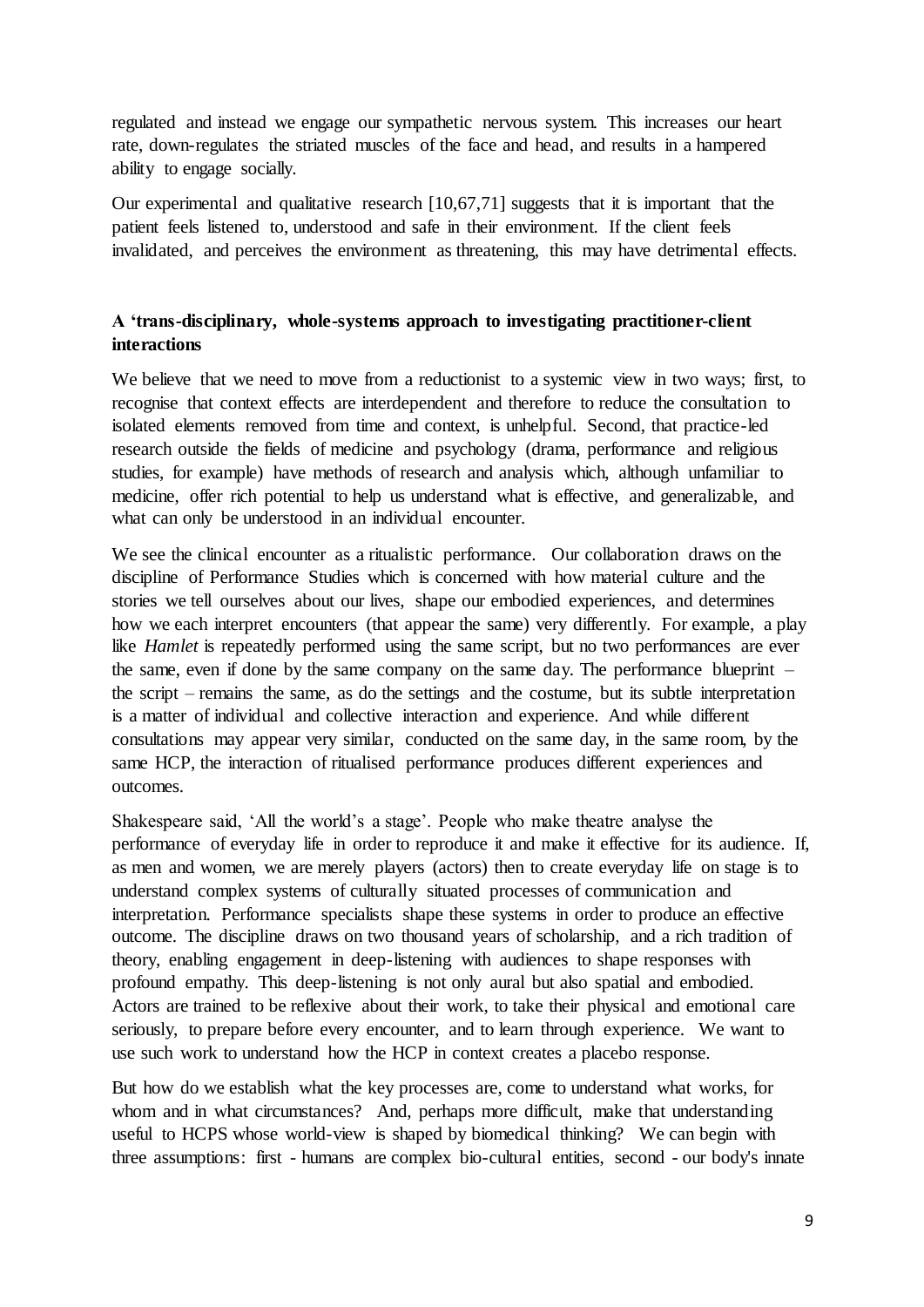healing (placebo) response can be shaped by contextualised human interactions, third - an understanding of 'culture' is important.

There is commonality between medicine and performance: as practitioners (HCPs, actors, directors) we recognise that both performance and medicine depend on our practice. In some of the placebo literature the importance of rituals within the clinical encounter have been stressed [72,73], and the importance of social interaction is recognised in psychology [74], but such work and thinking is still embedded in a scientific, biomedical culture, rather than taking a wider perspective. HCPs are taught to listen, but they get little teaching about the importance of non-verbal communication, or about what they might *feel* in response to human distress. Medicine is dominated by facts, figures and machines rather than intuition, caring and empathy, and yet placebo research shows us that context, meaning-making and caring are central to our well-being and ability to self-heal [1,7,44,72,73].

So far, medical research has been unable to explain why interpersonal communication and caring is efficacious – how human interactions heal. An engagement with the placebo and nocebo effects using a Performance-led approach offers a new way into understanding how real-time culturally dependant complex interactions can be shaped to create a positive patient experience.

#### **Implications for the management of people with painful OA**

The principles of medical ethics teach us that we should act in the best interests of patients and 'first do no harm' [75]. This can be achieved by maximising placebo effects (with or without the use of an intervention), and avoiding nocebo effects. Most modern interventions are potentially harmful, so we would argue that the more that this can be achieved without their use, the better.

Our review of the placebo and nocebo literature, as well as our experimental work, suggest that some physicians are better than others, and that those who can convey a sense of optimism (and probably those that improve expectations) are most likely to induce a positive response. But we believe that there are two other key issues that clinicians need to be more aware of if they are to activate placebo (healing) effects, and avoid inadvertently doing harm (nocebo effects) when seeing patients:

- 1. Both the patient and the HCP need to feel 'safe' during any healthcare interaction, and as far as is possible, have any anxiety alleviated.
- 2. The patient's experiences need validating, and any words or behaviours that might be interpreted as invalidating must be avoided.

#### *Feeling calm and safe:*

Most people feel anxious when consulting a healthcare professional. Sadly, it is often the case that the HCP is also feeling anxious or unsafe during a consultation, as he or she may be scared of making a mistake, of missing an important diagnosis, or of not fulfilling the needs of the health-care funders, as well as those of the patient. But when we feel threatened we cannot communicate well [63-66]. Perhaps this is why so many patients say that 'the doctor did not understand me', or 'I was not listened to properly', or 'I did not understand what they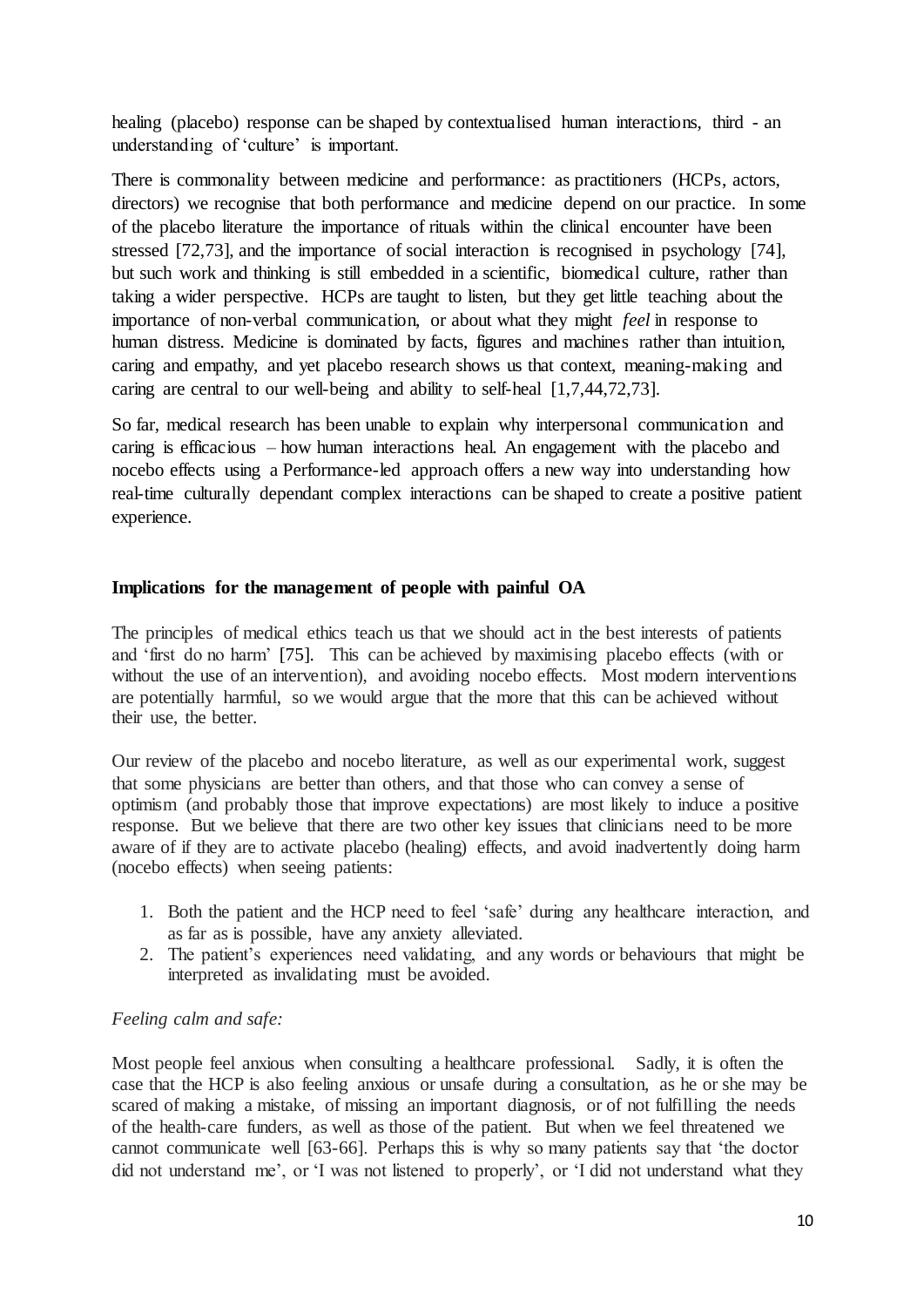said'. And the nocebo literature indicates that anxiety can make a negative response to the non-specific effects surrounding any consultation or prescription more likely, by increasing pain perception for example [11,12].

Preparing yourself before consulting (actors always go through rigorous ritual of mental and physical preparation before going on stage), paying attention to the whole environment, finding out how to make any individual feel relatively at ease with you, and shutting out any fears of your own, should all be attended to.

#### *Validating patients, and avoiding invalidation*

Clinicians must try to validate the experiences reported by their patients, and strive to avoid invalidation. Much attention is paid to compassion and empathy in medicine, but you can be compassionate and empathic without your patient realising it. If your understanding and acceptance is not *perceived* by the patient, inadvertent invalidation can ensue, leading to potential negative outcomes [71]. Much of the language of OA (such as 'it is just part of getting older') may be invalidating for some clients.

How can healthcare professionals avoid invalidating their patients? We were struck by the wisdom of one of the clinicians whom we interviewed for the research outlined above, who said that he 'simply wanted to understand the person and their experiences as best he could'. It may be that simple, just being present with someone else and genuinely wanting to understand their plight and their point of view. Maybe that could help us all comply with our core ethical principles.

### **CONCLUSIONS**

Humans are capable of restoring themselves to health, both physiologically and emotionally. We believe that what has been termed the placebo response is the ability of human interactions and contextual factors to activate what could be called the 'self-healing response'. In the context of health-care consultations it would appear that a positive response is most likely if both the professional and the client feel safe, calm, and lack anxiety, and if the experiences of the client are validated by the professional. The HCP needs to achieve *'focussed attention with good intention'*. This is about caring and love, and is, perhaps, the art of medicine [76]. We also believe that a transdisciplinary whole systems research approach has to be adopted, rather than a reductionist one, to explore these complex, socially constructed, contextual issues [76,77].

#### *Acknowledgment:*

PD would like to acknowledge the support of the Institute of Integrative Health (www. TIIH.org) who have provided him with a scholarship to pursue studies of healing in collaboration with SG and others. Some of this work is based on the PhD of M G-H conducted within the Peninsula School of Medicine and Dentistry, UK.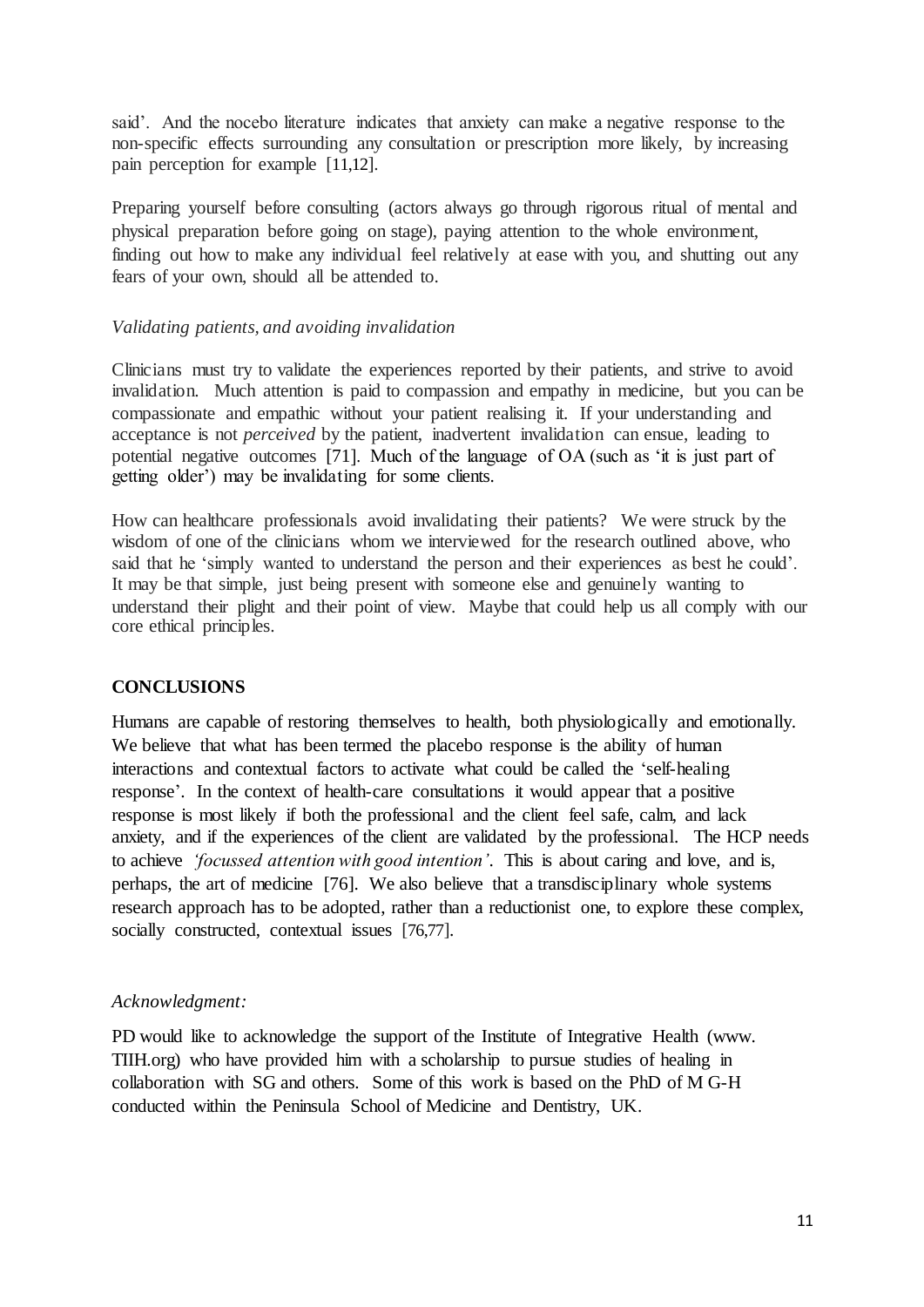*Author disclosures and contributions:*

None of the authors have any disclosures to make. The original manuscript was drafted by all three authors working together, and each author has also contributed to the revision and approved the final manuscript

#### **References**

- 1. Finnis D, Kaptchuk T, Miller F, and Benedetti F. *Placebo Effects*. Lancet 2010; 375: 686-695.
- 2. Kaptchuk, TJ and Miller FG, *Placebo Effects in Medicine.* New England Journal of Medicine, 2015. **373**(1): 8-9.
- 3. McDonald CJ, Mazzuca SA, and McCabe GP, *How much of the placebo 'effect' is really statistical regression?* Statistics in Medicine, 1983. **2**(4): 417-427.
- 4. Hróbjartsson A, *What are the main methodological problems in the estimation of placebo effects?* Journal of Clinical Epidemiology, 2002. **55**(5): 430-435.
- 5. Kirsch I. The placebo effect revisited:lessons learned to date. Complement.Ther. Med 2013. 21(2); 102-4.
- 6. Di Blasi Z, Harkness E, Ernst E, Georgiou A, and Kleijnen J. *Influence of context effects on health outcomes: a systematic review.* The Lancet, 2001. **357**(9258): 757- 762.
- 7. Doherty M and Dieppe P. *The "placebo" response in osteoarthritis and its implications for clinical practice.* Osteoarthritis and Cartilage, 2009. **17**(10): 1255- 1262.
- 8. Wager TD, Rilling JK, Smith EE, Sokolik A, Casey KL, Davidson RJ et al. *Placeboinduced changes in FMRI in the anticipation and experience of pain.* Science, 2004. **303**(5661): 1162-1167.
- 9. Kirsch I and Sapirstein G, *Listening to Prozac but hearing placebo: A meta-analysis of antidepressant medication.* Prevention and Treatment, 1998. **1**(2): 2a.
- 10. Greville-Harris M and Dieppe P, *Nocebo Phenomena: 'Negative Non-Specific Effects'*  In Vaughn, K. (Ed). Placebo Effects: Clinical Aspects, Methodological Approaches and Ethical Implications. Nova Science Publishers. 2015.
- 11. Benedetti F, Lanotte M, Lopiano L and Colloca L. *When words are painful: unraveling the mechanisms of the nocebo effect.* Neuroscience, 2007. **147**(2):260-271.
- 12. Colloca L and Benedetti F, *Nocebo hyperalgesia: how anxiety is turned into pain.* Current Opinion in Anesthesiology, 2007. **20**(5): 435-439.
- 13. Axford J, Butt A, Heron C, Hammond J, Morgan J, Alavi A et al. *Prevalence of anxiety and depression in osteoarthritis: use of the Hospital Anxiety and Depression Scale as a screening tool.* Clinical Rheumatology, 2010. **29**(11): 1277-1283.
- 14. Glasgow R, Lichenstein E, and Marcus A. *Why don't we see more translation of health promotion research to practice? Rethinking the efficacy-to-effectiveness transition*. American Journal of Public Health 2003; 93: 1261-7.
- 15. Zhang W, Robertson J, Jones AC, Dieppe PA, and Doherty M. *The placebo effect and its determinants in osteoarthritis: meta-analysis of randomised controlled trials.* Annals of the Rheumatic Diseases, 2008. **67**(12): 1716-1723.
- 16. Osteoarthritis: *The care and management of osteoarthritis in adults*. 2008. NICE guidelines. [www.nice.org.uk/guidelines/cg59.](http://www.nice.org.uk/guidelines/cg59)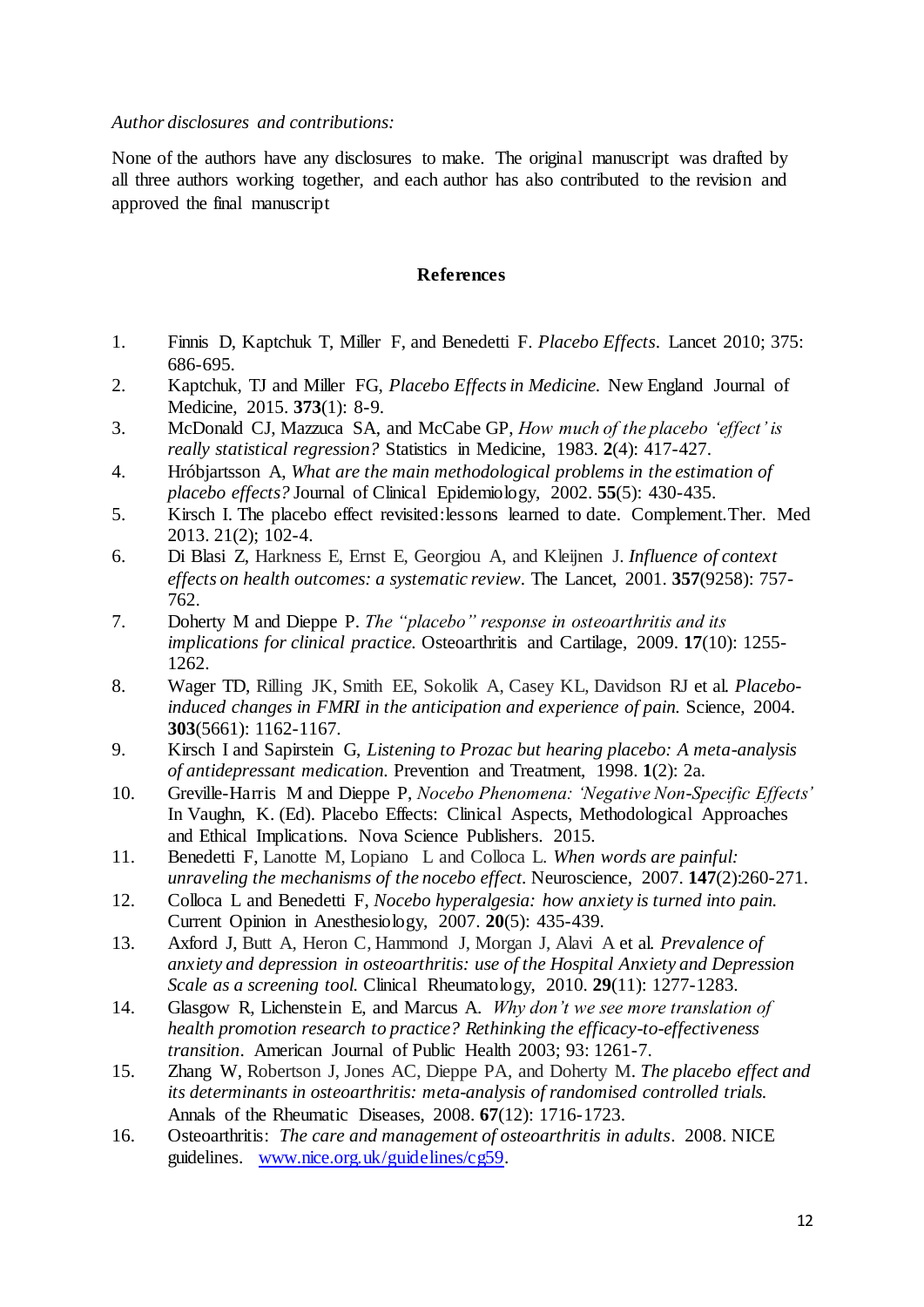- 17. Zou K, Wong J, Abdullah N, Xi Chen, Smith T, Doherty M and Zhang W. Examination of overall treatment effect and proportion attributable to context effect in osteoarthritis: meta-analysis of randomised controlled trials. Ann Rheum Dis 2016. 0: 1-7.
- 18. Bannuru R, McAlindon T, Sullivan M, Wong J, Kent D and Schmid C. *Effectiveness and implications of alternative placebo treatments*. Annals of Internal Medicine 2015; 163: 365-372.
- 19. SihvonenR, Paavola M, Malmivaara A, Itala A, Joukainen A, Nurmi H et al. Arthroscopic partial menisectomy versus sham surgery for a degenerative meniscal tear. N Eng J Med 2013; 369: 2515-24.
- 20. Suarez‐Almazor ME, Looney C, Liu Y, Cox V, Pietz K, Marcus DM et al. *A randomized controlled trial of acupuncture for osteoarthritis of the knee: Effects of patient*‐*provider communication.* Arthritis care and Research, 2010. **62**(9): 1229- 1236.
- 21. Street RL, Cox V, Kallen MA and Suarez-Almazor ME. *Exploring communication pathways to better health: clinician communication of expectations for acupuncture effectiveness.* Patient Education and Counseling, 2012. **89**(2): 445-251.
- 22. Kaptchuk TJ, Kelley JM, Conboy LA, Davis RB, Kerr CE, Jacobson E. *Components of placebo effect: randomised controlled trial in patients with irritable bowel syndrome.* BMJ, 2008. **336**(7651): 999-1003.
- 23. Kelley JM, Lembo AJ, Ablon JS, Villanueva JJ, Conboy LA, Levy R et al. *Patient and practitioner influences on the placebo effect in irritable bowel syndrome.* Psychosomatic Medicine, 2009. **71**(7): 789.
- 24. Hyland M. *A tale of two therapies: psychotherapy and complementary and alternative medicine (CAM) and the human effect*. Clinical Medicine 2005; 5:361-7.
- 25. Evans I. *Individualizing therapy, customizing clinical science*. Journal of Behavioral Therapy and Experimental Psychiatry. 1996; 27: 99-105.
- 26. Greville-Harris M and Dieppe P. *Bad is more powerful than good*. American Journal of Medicine 2015. 128(2):126-9.
- 27. Faasse K and Petrie K. *The nocebo effect: patient expectations and medication side effects*. Postgraduate Medical Journal, 2013.
- 28. Data-Franco J and Berk M. *The nocebo effect: a clinician's guide*. Australian and NZ Journal of Psychiatry 2010; 47: 617-23.
- 29. Rubin GJ, Hahn G, Everitt BS, Cleare AJ and Wessely S. *Are some people sensitive to mobile phone signals? Within participants double blind randomised provocation study.* BMJ, 2006. **332**(7546): 886-891.
- 30. Crichton F, Dodd G, Schmid G, Gamble G and Petrie KJ. *Can expectations produce symptoms from infrasound associated with wind turbines?* Health psychology, 2014. **33**(4): 360.
- 31. Collaca L and Miller F. *The nocebo effect and its relevance for clinical practice*. Psychosomatic Medicine 2011; 73: 598-603.
- 32. Benedetti F. *Placebo and the new physiology of the doctor-patient relationship*. Physiological Review. 2013; 93: 1207-1246.
- 33. Bovbjerg DH, Redd WH, Jacobsen PB, Manne SL, Taylor KL, Surbone et al. *An experimental analysis of classically conditioned nausea during cancer chemotherapy.* Psychosomatic medicine, 1992. **54**(6): 623-637.
- 34. Ader R and Cohen N. *Behaviourally conditioned immunosuppression*. Psychosomatic Medicine 1975; 37: 335-40.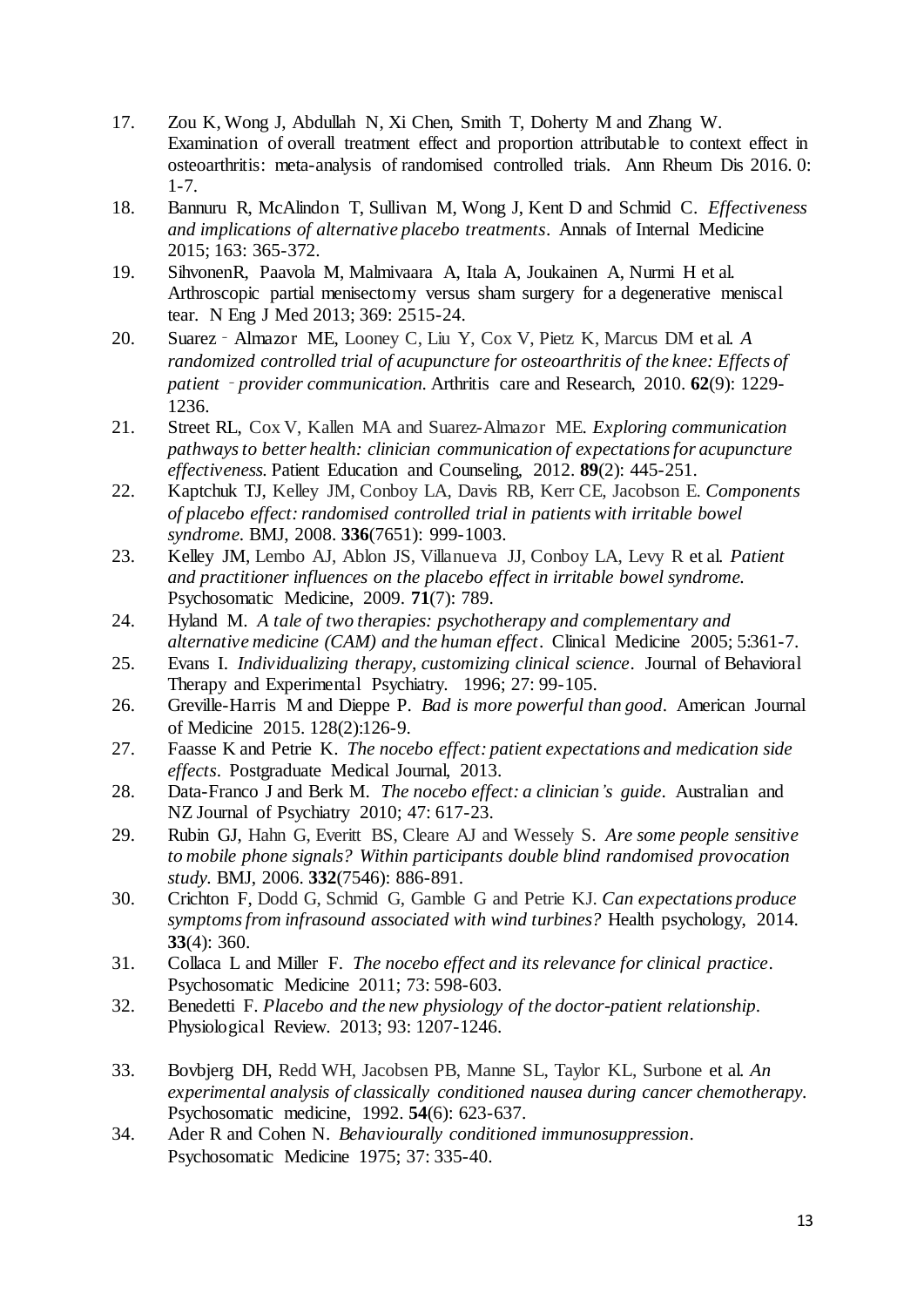- 35. Goebel M, Trebst A, Steiner J, Xie Y, Exton M, Frede S et al. *Behavioural conditioning of immunosuppression is possible in humans*. FASEB Journal, 2002; 16: 1869-73.
- 36. Geers AL, Helfer SG, Kosbab K, Weiland PE and Landry SJ. *Reconsidering the role of personality in placebo effects: dispositional optimism, situational expectations, and the placebo response.* Journal of psychosomatic research, 2005. **58**(2): 121-127.
- 37. Diederich NJ and Goetz CG, *The placebo treatments in neurosciences New insights from clinical and neuroimaging studies.* Neurology, 2008. **71**(9): 677-684.
- 38. Lidstone SCC and Stoessl AJ. *Understanding the placebo effect: contributions from neuroimaging.* Molecular Imaging and Biology, 2007. **9**(4): 176-185.
- 39. De la Fuente-Fernández, R, Ruth TJ, Sossi V, Schulzer M, Calne DB and Stoessl AJ. *Expectation and dopamine release: mechanism of the placebo effect in Parkinson's disease.* Science, 2001. **293**(5532): 1164-1166.
- 40. Benedetti F, Pollo A, Lopiano L, Lanotte M, Vighetti S and Rainero I. *Conscious expectation and unconscious conditioning in analgesic, motor, and hormonal placebo/nocebo responses.* The Journal of Neuroscience, 2003. **23**(10): 4315-4323.
- 41. Benedetti F, Amanzio M, Vighetti S and Asteggiano G. *The biochemical and neuroendocrine bases of the hyperalgesic nocebo effect.* The Journal of Neuroscience, 2006. **26**(46): 12014-12022.
- 42. Hashmi J, Kong J, Spaeth R, Khan S, Kaptchuk T and Gollub R. *Functional network architecture predicts psychologically mediated analgesia related to treatment in chronic knee pain patients.* Journal of Neuroscience 2014; 34: 3924-3936.
- 43. Hall K, Loscalzo J, Kaptchuk T. *Genetics and the placebo effect: the placebome.* Trends in Molecular Medicine 2015; 21: 285-9
- 44. Moerman D and Jonas W. *Deconstructing the placebo effect and finding the meaning response*. Annals Internal Medicine 2002; 136: 471-6.
- 45. Moerman D. *Medicine, meaning and the placebo effect*. 2002. Cambridge University Press. Cambridge, UK.
- 46. LeBlanc A. *Feeling what happens: Full correspondence and the placebo effect*. Journal of Mind and Behaviour 2014; 35: 167-184.
- 47. Hyland M and Whalley B. *Motivational concordance: an important mechanism in self-help therapeutic rituals involving inert (placebo) substances.* Journal of Psychosomatic Research 2008; 65: 405-13.
- 48. Abhishek A. and Doherty M. *Mechanisms of the placebo response in pain in osteoarthritis.* Osteoarthritis and Cartilage, 2013. **21**(9): 1229-1235.
- 49. Rogers CR. *The necessary and sufficient conditions of therapeutic personality change.* Journal of Consulting and Clinical Psychology, 1992. **60**(6): 827.
- 50. Rogers CR. *On becoming a person*. 1961. Houghton Miffin. Boston.
- 51. Watson J. *Nursing. The Philosophy and Science of Caring*. 2008. Boulder: University Press of Colorado.
- 52. Osterman P and Schwartz-Barcott D. *Presence: four ways of being there*. Nursing Forum 1996; 31: 23-30.
- 53. Goldingay S, Dieppe P, Mangan M. *(Re)acting medicine: applying theatre in order to develop a whole systems approach to understanding the healing response.* Research in Drama Education (RiDE); 2014; 19: 272-279.
- 54. Kaptchuk TJ, Friedlander E, Kelley JM, Sanchez MN, Kokkotou E, Singer JP et al. *Placebos without deception: a randomized controlled trial in irritable bowel syndrome.* PloS One, 2010. **5**(12): 15591.
- 55. Hunter DJ, Eckstein F, Kraus VB, Losina E. Dandell L, Guermazi A. *Imaging biomarker validation and qualification report: sixth OARSI workshop on imaging in*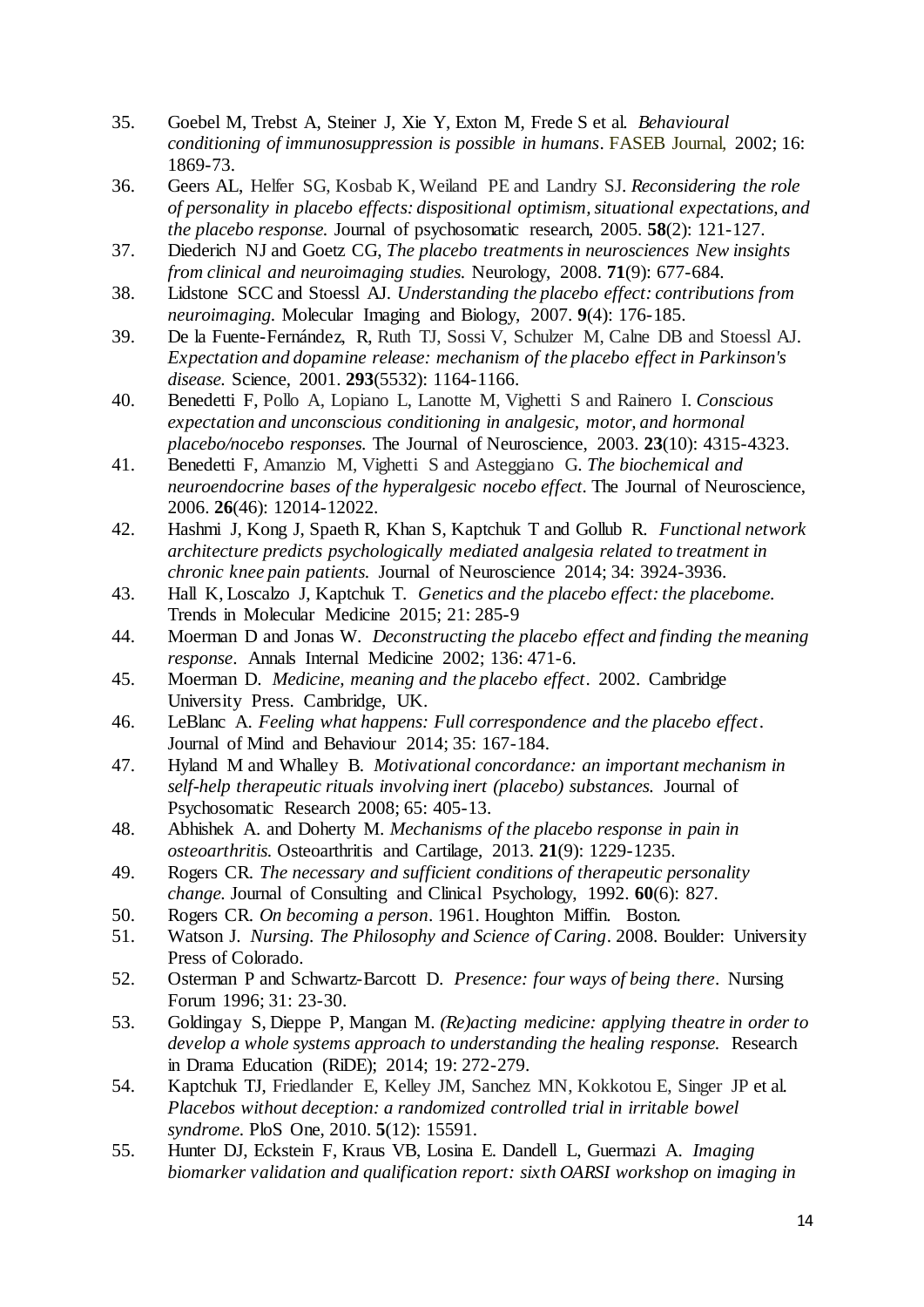*osteoarthritis combined with tird OA biomarkers workshop*. Osteoarthritis and Cartilage; 2013; 21: 939-42.

- 56. Wells RE and Kaptchuk T. *To tell the truth, the whole truth, may do patients harm: the problem of the nocebo effect for informed consent.* The American Journal of Bioethics, 2012. **12**(3): 22-29.
- 57. Plesk P, Greenhalgh T. *The challenge of complexity in health-care*. BMJ 2001; 323: 625-8.
- 58. Craig P, Dieppe P, Macintyre S, Michie S, Nazareth I, and Petticrew M. *Developing and evaluating complex interventions*. BMJ 2008; 337: a1655.
- 59. Paterson C and Dieppe P. *Characteristic and incidental (placebo) effects in complex interventions such as acupuncture.* BMJ, 2005. **330**(7501): 1202.
- 60. Campbell R, Peters T, Grant C, Quilty B, Dieppe P. Adapting randomised consent (Zelen) design for trials of behavioural interventions for chronic disease: feasability study. J Health Serv Res Policy 2005; 10: 220-5.
- 61. Ronaldson S, Adamson J, Dyson L, Torgerson D. Waiting list randomised controlled trial within a case-finding design: methodological considerations. J Eval Clin Pract 2014; 20: 601-5.
- 62. Linehan MM. *Validation and Psychotherapy.* In Bohart, A. C., and Greenberg, L. S. *Empathy reconsidered: New directions in psychotherapy*. American Psychological Association 1997.
- 63. Porges SW. *Orienting in a defensive world: Mammalian modifications of our evolutionary heritage. A polyvagal theory.* Psychophysiology, 1995. **32**(4): 301-318.
- 64. Porges SW. *The polyvagal perspective.* Biological Psychology, 2007. **74**(2): 116-143.
- 65. Porges SW. *The polyvagal theory: phylogenetic substrates of a social nervous system.* International Journal of Psychophysiology, 2001. **42**(2): 123-146.
- 66. Porges SW and Lewis GF *. The polyvagal hypothesis: common mechanisms mediating autonomic regulation, vocalizations and listening.* Handbook of Behavioral Neuroscience, 2010. **19**: 255-264.
- 67. Greville-Harris M., Hempel, R., Karl, A., Dieppe, P., & Lynch, T. (in press). *The power of invalidating communication: receiving invalidating feedback predicts threat-related emotional, physiological and social responses.* Journal of Social and Clinical Psychology.
- 68. Fruzzetti AE and Worrall JM. *Accurate expression and validating responses: A transactional model for understanding individual and relationship distress.* Support processes in intimate relationships, 2010:121-150.
- 69. Fruzzetti AE. *Validating and Invalidating Behaviour Coding Manual. University of Nevada.* Unpublished Manuscript, 2010.
- 70. Shenk CE and Fruzzetti AE. *The impact of validating and invalidating responses on emotional reactivity.* Journal of Social and Clinical Psychology, 2011. **30**(2): 163-183.
- 71. Greville-Harris M, Karl A, Hempel R, Lynch T, Dieppe P. *The Power of Invalidation in Consultations for Chronic Pain.* Pain News, 2015. **13**(1): 51-4.*health-care*
- 72. Benedetti F. *Placebo-induced improvements: how therapeutic rituals affect the patient's brain.* Journal of Acupuncture Meridian Studies. 202: 3: 97-103.
- 73. Kaptchuk T. *Placebo studies and ritual theory*. Philosophical Transactions of the Royal Society B: Biological Sciences 2011; 366: 1849-58.
- 74. Cohen S. *Social relationships and health.* American Psychologist, 2004. **59**(8): 676.
- 73. Gillon R. *Medical ethics: four principles plus attention to scope*. BMJ 1994: 309: 184-5.